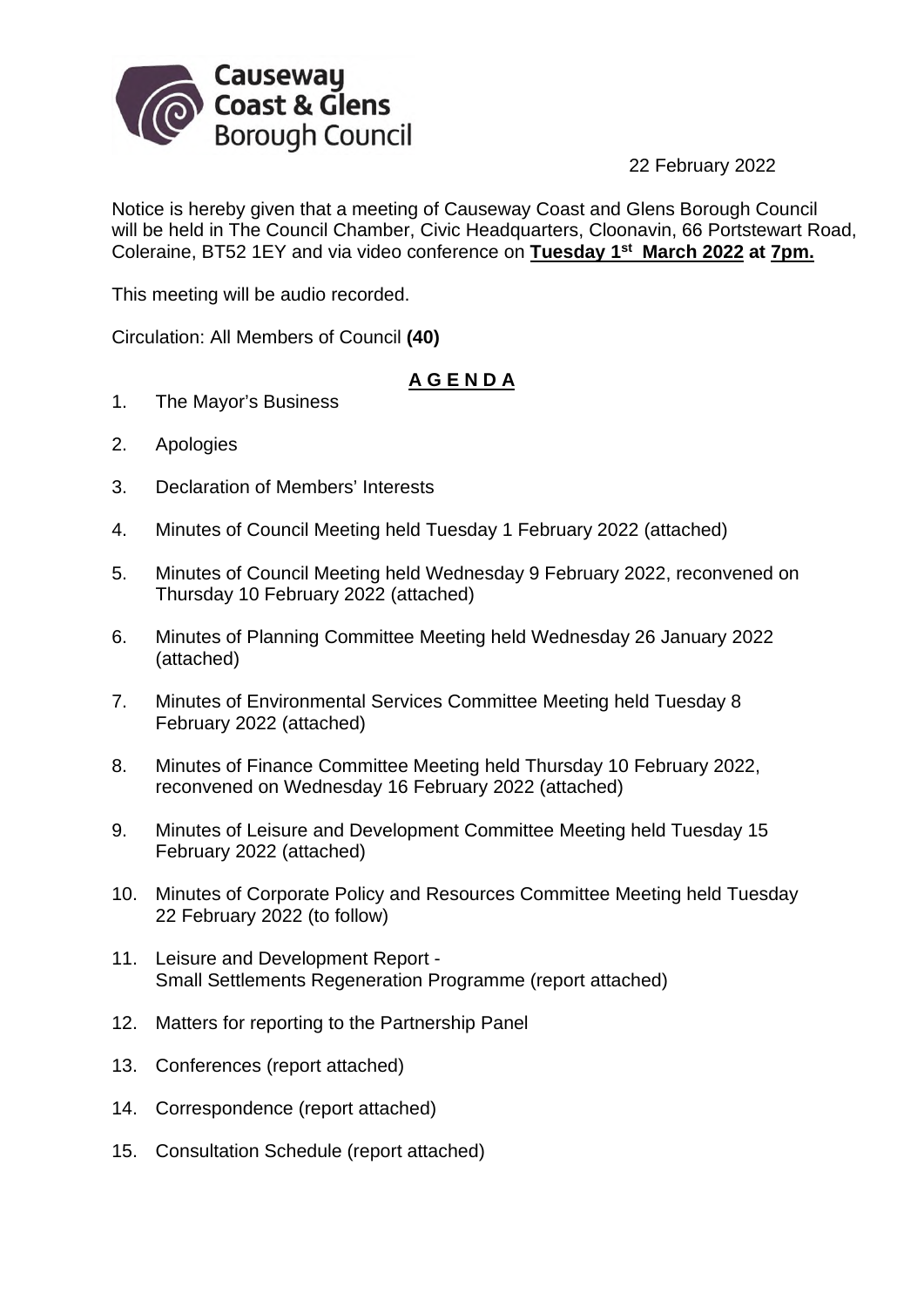- 16. Seal Documents
	- (i) Grave Registry Certificates, No's 5287 5300
	- (ii) Licence to Occupy, Foreshore and Bed of the Sea at North Pier, Portrush, County Antrim – 1) Her Majesty The Queen and 2) The Crown Estates Commissioners and Causeway Coast and Glens Borough Council (Ref L&P SC 210203, CP&R 210223 and CM 210302)
	- (iii) Lease of Rights Relating to Foreshore and Bed of the Sea at North Pier, Portrush, County Antrim - 1) Her Majesty The Queen and 2) The Crown Estates Commissioners and Causeway Coast and Glens Borough Council (Ref L&P SC 210203, CP&R 210223 and CM 210302)
	- (iv) Agreement Causeway Coast and Glens Borough Council and C Kennedy, Licensee (West Bay Car Park Portrush)
	- (v) Agreement Causeway Coast and Glens Borough Council and D Shirley, Licensee (West Bay Car Park)
	- (vi) Agreement Causeway Coast and Glens Borough Council and H Douthart, Licensee (Quay Rd Playing Fields Ballycastle)
	- (vii) Agreement Causeway Coast and Glens Borough Council and H Douthart, Licensee (Pier Yard Car Park Ballycastle)
	- (viii) Agreement Causeway Coast and Glens Borough Council and J McLaughlin, Licensee (Waterford Slip Cushendall)
	- (ix) Agreement Causeway Coast and Glens Borough Council and J Wray, Licensee (Ballycastle Sea Front)
	- (x) Agreement Causeway Coast and Glens Borough Council and J O'Kane, Licensee, (Megaw Park, Ballymoney)
	- (xi) Agreement Causeway Coast and Glens Borough Council and K Douthart, Licensee, (Whiterocks Car Park Portrush)
	- (xii) Agreement Causeway Coast and Glens Borough Council and M Boyle, Licensee (East Strand Car park, Portrush)
	- (xiii) Agreement Causeway Coast and Glens Borough Council and M Hutchinson, Licensee (Portaneevy Car Park Ballintoy)
	- (xiv) Agreement Causeway Coast and Glens Borough Council and P Mullan, Licensee (Diversity Park Portstewart)
	- (xv) Agreement Causeway Coast and Glens Borough Council and R Carton, Licensee (East Strand Car Park Portrush)
	- (xvi) Agreement Causeway Coast and Glens Borough Council and R Devlin, Licensee (Legge Green Car Park Cushendall)
	- (xvii) Agreement Causeway Coast and Glens Borough Council and R Attias, Licensee (Garron Road Car Park)
	- (xviii) Agreement Causeway Coast and Glens Borough Council and R Pollock, Licensee (Promenade Car Park Castlerock)
	- (xix) Agreement Causeway Coast and Glens Borough Council and S McGuigan, Licensee (Downhill Beach)
	- (xx) Agreement Causeway Coast and Glens Borough Council and S O'Boyle, Licensee (Ballintoy Harbour)